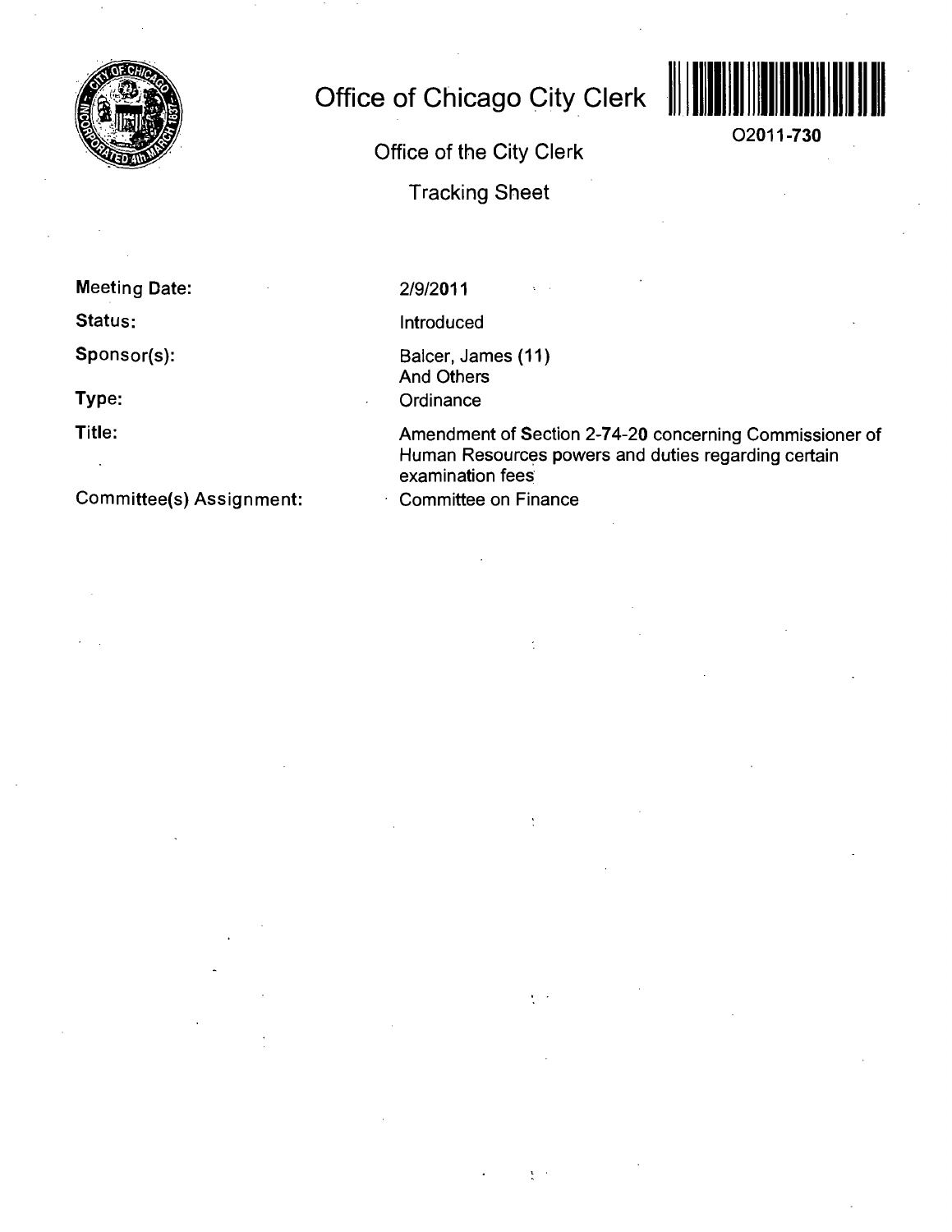Financi

## **ORDINANC E**

#### **BE IT ORDAINED BY THE CITY COUNCIL OF THE CITY OF CHICAGO:**

SECTION 1. Section 2-74-020 of the Municipal Code of Chicago is hereby amended by adding the language underscored, as follows:

**2-74-020 Department established - Composition - Commissioner's powers and duties.** 

There is hereby established an executive department of the City of Chicago which shall be known as the department of human resources. The commissioner of human resources shall be the chief executive officer of the department of human resources and shall be appointed by the mayor with the advice and consent of the city council and shall serve at the pleasure of the mayor. The commissioner of human resources shall be responsible for the general management and control ofthe department of human resources in a manner consistent with the ordinances ofthe city, the laws of the state, and the rules of the department. The commissioner of human resources shall have the power and duty to:

#### (Omitted text is unaffected by this ordinance)

(8) (a) Impose a fee for the preparation, administration and processing of examinations relating to entry level positions in the city service. The maximum examination fee relating to each entry level examination shall be as follows:

| Police officer                           | \$30.00 |
|------------------------------------------|---------|
| Uniformed service in fire department     | 30.00   |
| Professional series (multiple positions) | 10.00   |
| Other                                    | 5.00    |

The commissioner may provide by rule for a waiver of the examination fee for an applicant who provides appropriate documents that the applicant is receiving unemployment compensation, supplementary security income or general assistance, or that the applicant's income is below the federally-defined poverty level at the time of the application; provided, however, that, if the applicant is hired forthe position for which the applicant took the examination, the applicant shall be required to reimburse the city for the examination fee.

The commissioner shall provide by rule for a waiver of the examination fee relating to entry level positions for a police officer or for uniformed service in the fire department for an applicant who provides appropriate documents that the applicant is a veteran.

(b) Impose a fee for the preparation, administration and processing of promotional examinations. The maximum examination fee relating to each police sergeant or police lieutenant promotional examination shall be \$25.00. The maximum examination fee for each promotional examination for the position of fire engineer, lieutenant, battalion chief or other uniformed service within the fire department shall be \$75.00.

(Omitted text is unaffected by this ordinance)